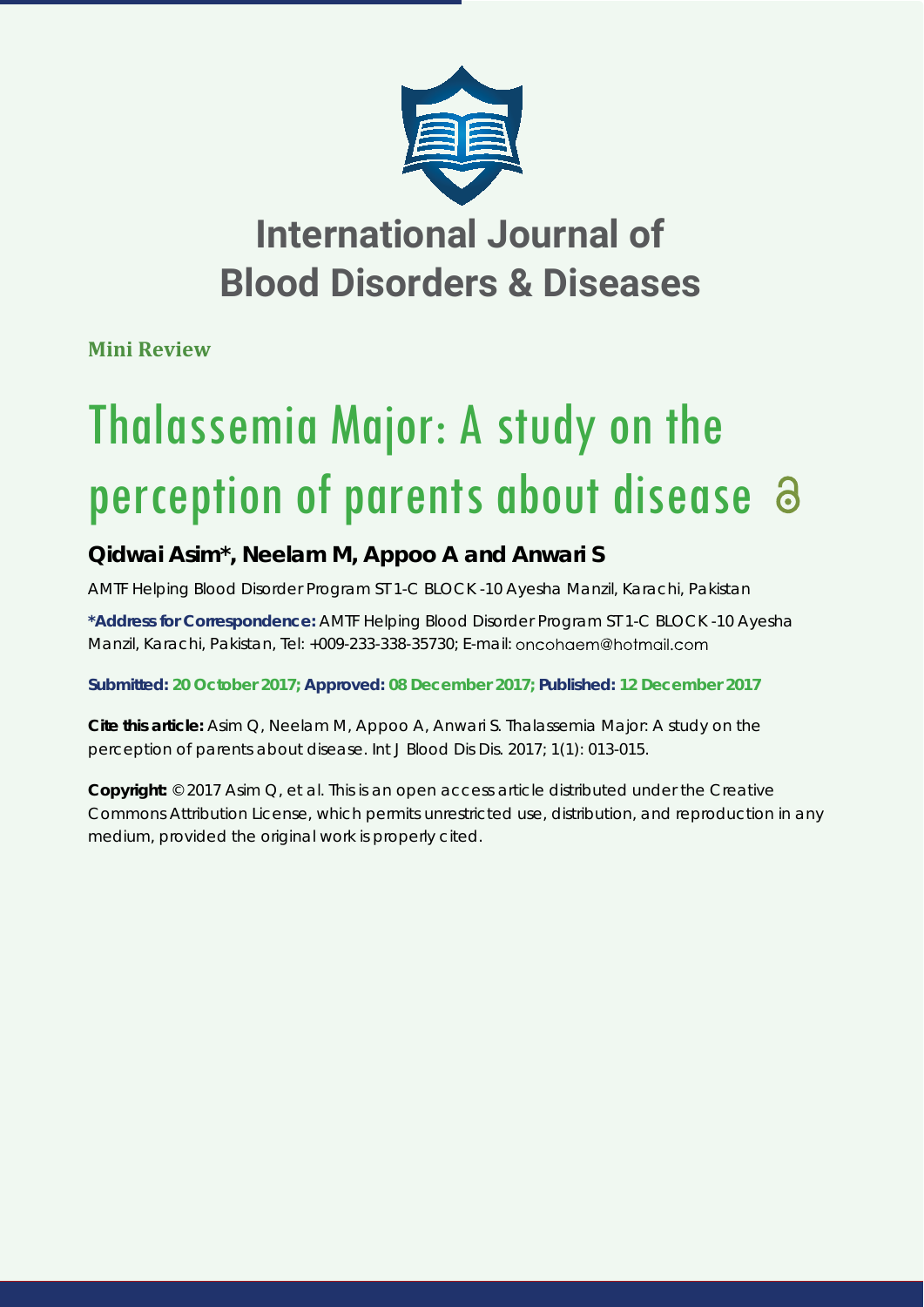#### **INTRODUCTION**

The article, "Assessing Parental Knowledge about Thalassemia, in a Thalassemia Center of Karachi, Pakistan", was published in 'The Journal of Genetic Counseling'; in December 2015 issue [1]. The study explored the level of knowledge about the disease among the parents of the suffering children. This could be directly proportionate with the poor literacy rate among the study population. The article also stated Thalassemia as second leading haemoglobinothy (disease and disorders of haemoglobin) after Sickle Cell Anemia by indicating its occurrence of 1.5% of the global population; whereas 1 in 4 per 1000 infants suffer from this disease [2]. This genetic-hereditary disorder is found to be one of the most common inherited disorder in Pakistan while observing the previous researches which explicit a more than 4000 births per year; they also reported an approximate of 5.3% of Beta-Thalassemia carrier rate, with a variation from 1.8% to 8.0% on regional basis [3-6]. The core area of reasons behind this misery was reported as consanguineous marriage. Inadequate knowledge of parental diagnosis (especially when the partners are thalassemia minors), religious stigma related to the genetic testing as well as termination of pregnancy, Societal and Cultural values that prohibit one from being tested as thalassemia carrier, low literacy rate that forbids to adopt new concepts and trends in order to take care of one's health; the most significant reason was found as a lack of a structured awareness and prevention program for thalassemia and its advocacy. Collectively, these above could be the factors or reasons that may cause the high prevalence rate of the disease [7-13].

#### **RESULTS AND DISCUSSION**

The result about the parental knowledge or perception about the thalassemia could be exhibited into two arms: one is about the disease and another one is about the disease treatment. The study pointed out that out of the 172 parents of existing patients 40% showed lower scores in the pre - tested and validated Thalassemia knowledge questionnaire [14] Here, language barrier might be a chance of lower scores because the questionnaire was in Urdu Language; hence, it could be a significant variable that might affect the results, since Urdu was not the native language of all of the participants (that is parents). That might cause an understanding problem leading to compromised, incorrect and silent answers that further tend to generate low grades of knowledge. This hypothesis was supported by the ethnic distribution of results such as the higher score of Urdu Speaking parents (21.6  $\pm$ 4.41) as compared to the Siraiki's ( $17.9 \pm 4.48$ ) and Pathan's (17.2)  $\pm$  4.34). Hence, in our opinion the results of this research could be different had it been conducted using the native language. While evaluation about the disease treatment was tried to be explored, it was found that 86% of the parents are well aware about options of the disease treatment mainly blood transfusion. Such a high score must be correlated with the fact that those are the parents whose children are receiving treatment at an institutional set up. The continuous exposure and visit to a systematically and objectively planned facility is the biggest factor of such high score of awareness about the disease treatment. The doctors, at the center, as per the policy, are having first detail discussion at the time of diagnosis, and then regular sessions in groups and regular session by Psychologist are carried out. Therefore, this structured program has produced expected results. This is, hereby, strongly stated, that a well-structured awareness and prevention program for thalassemia must be designed for the general public as well. The article pointed out that at the participated center, in order to be familiar with the treatment modalities patients and

their accompanying parents received regular genetic counselling and need-based psychiatrist counselling sessions, which could be a major reason for the results stated. One of the observation in the results also pointed out that 60% of the total participants thought that Thalassemia was a sexually transmitted disease and 50% believed it was an allergic reaction, yet the parents of the children suffering from it hardly were aware of the causes nor the prevalence of this disease 3,4 This is directly related to the educational level and hence the socioeconomic status of the family as proven by the research article; another important point to be noted was the lack of knowledge of and awareness of the causes of Thalassemia. As far as Thalassemia minor is concerned 74% of parents answered about as a disease that became a cause of an increased risk of infection and illness, whereas 50% believed that because of Thalassemia minor a patient could not lead a normal life. This is again a kind of an audit to understand the overall knowledge and also points out where to work to avoid spreading of wrong knowledge among the public and thalassemia families. The article correctly noted that mostly the parents were more focused on the disease although they could see affecting their child but were not focused on the type and the implementation of strong prevention program; secondly the health education provided at the participated center was also more focused on Thalassemia major, for which blood transfusion and hence medical intervention is mostly required. Mutation in the Fr 8-9(+G) in the Pathan and Siraiki ethnic groups as pointed out in the article correctly states the two main causes as consanguineous marriages which are very much prevalent in theses ethnicities and lack of education about this dilapidating disease.

#### **RECOMMENDATIONS**

6

We strongly suggest that Pakistan is a high risk population for thalassemia with having neighbour countries like Iran, India, Afghanistan, and China with high prevalence of Haeemoglonopthies including structural variants .We propose as one of the solution could be the establishment of Thalassemia Workers Program at community level similar to the Lady Health Workers program (in Pakistan) that can help spread the information door to door especially in those areas where this disease is most prevalent, i.e. in the targeted ethnic group. The research thus conducted at the center although limited in its patients as compared to the whole of the Pakistani population, still sheds a light on Thalassemia as well as the knowledge about the disease and can be a major stepping stone for further such researches and such surveys should be conducted in other thalassemia centres all over Pakistan.

#### **CONCLUSION**

In conclusion the articles summed up well that all the above stated causes, treatment modalities and education can be tackled by having culturally and linguistically appropriate health literacy material both in printed and verbal form that could provide the necessary education focusing on not just the parents of the children suffering from the disease but the general population as well.

#### **REFERENCES**

- 1. Maheen H, Malik F, Siddiqui B, Qidwai A. Assessing parental knowledge about thalassemia in a thalassemia center of Karachi. J Genet Couns. 2015; 24: 945-951. https://goo.gl/DnxNEH
- 2. Vichinsky EP. Changing patterns of thalassemia worldwide. Ann N Y Acad Sci. 2005; 1054: 18-24. https://goo.gl/dFmPDc
- 3. Langlois S, Ford JC, Chitayat D. Carrier screening for thalassemia and haemoglobinopathies in canada. J Obstet Gynaecol Can. 2008; 30: 950-971. https://goo.gl/4TF5j3